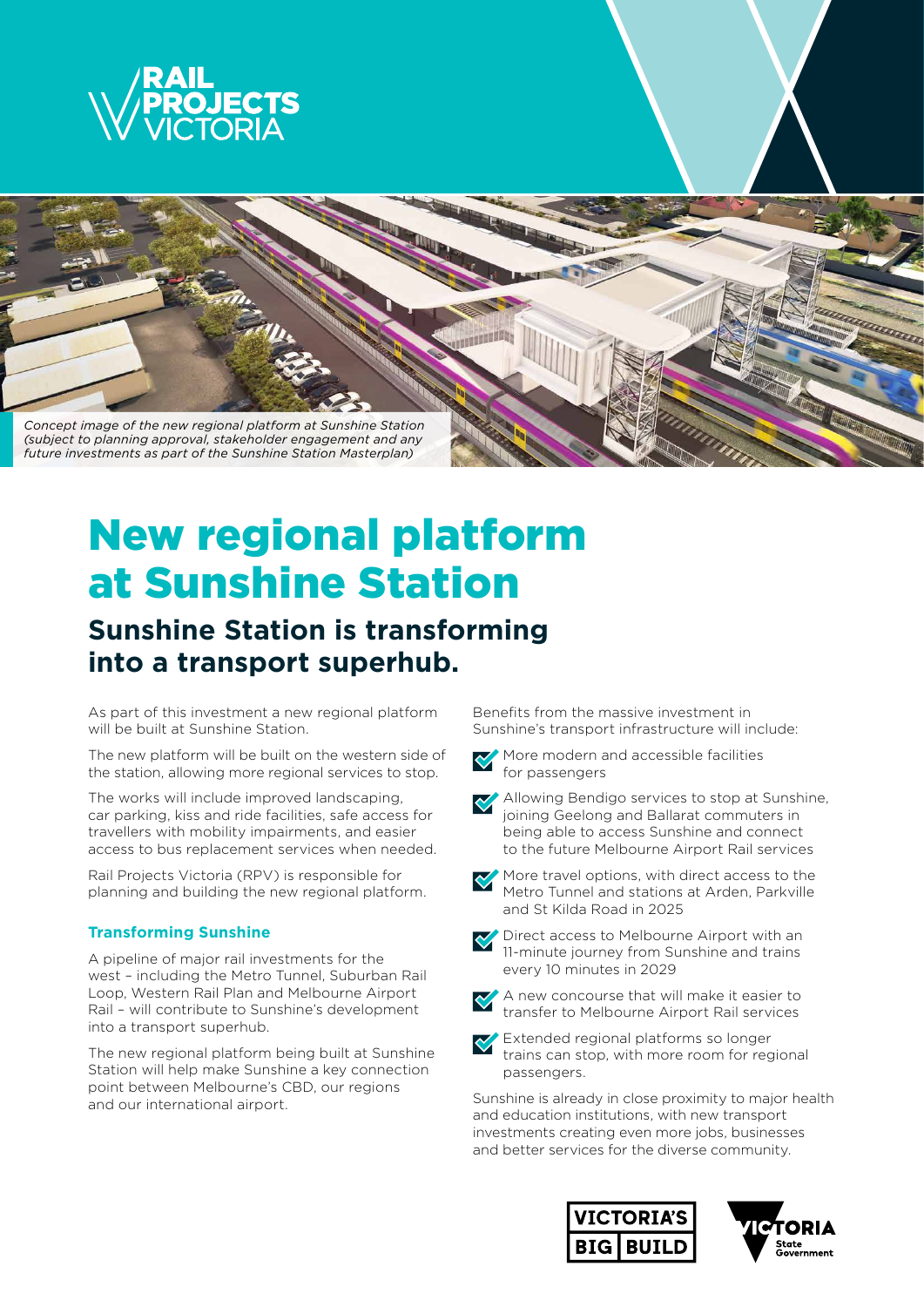#### **Sunshine Station Masterplan**

The government's vision for the Sunshine Precinct is to be the centre of Melbourne's booming west, a dense and vibrant urban environment, providing high quality affordable housing and strong employment growth.

The Victorian Government's \$20 billion investment in transport infrastructure in the west – including the Metro Tunnel, Melbourne Airport Rail, Suburban Rail Loop and Western Rail Plan – will all contribute to Sunshine Station's development into a transport superhub.

The key transport connections provided by these projects, combined by Sunshine's close proximity to major health and education institutions, creates a world of opportunities to grow jobs and create a great place to live.

Taking a strategic approach to planning the Sunshine Precinct, the Department of Transport (DoT) is developing a Sunshine Station Masterplan, which will look at opportunities for investment in the precinct and around Sunshine Station.

The Sunshine Station Masterplan will provide a clear direction for the long term development of the precinct, and provide the community, government and investors' confidence about future development opportunities for Sunshine, including how housing, employment, and public space around the Sunshine Station might look into the future.

For more information about the Sunshine Transport Precinct and for regular updates visit transport.vic.gov.au/our-transport-future/our-projects/transport-precincts/sunshine-transport-precinct

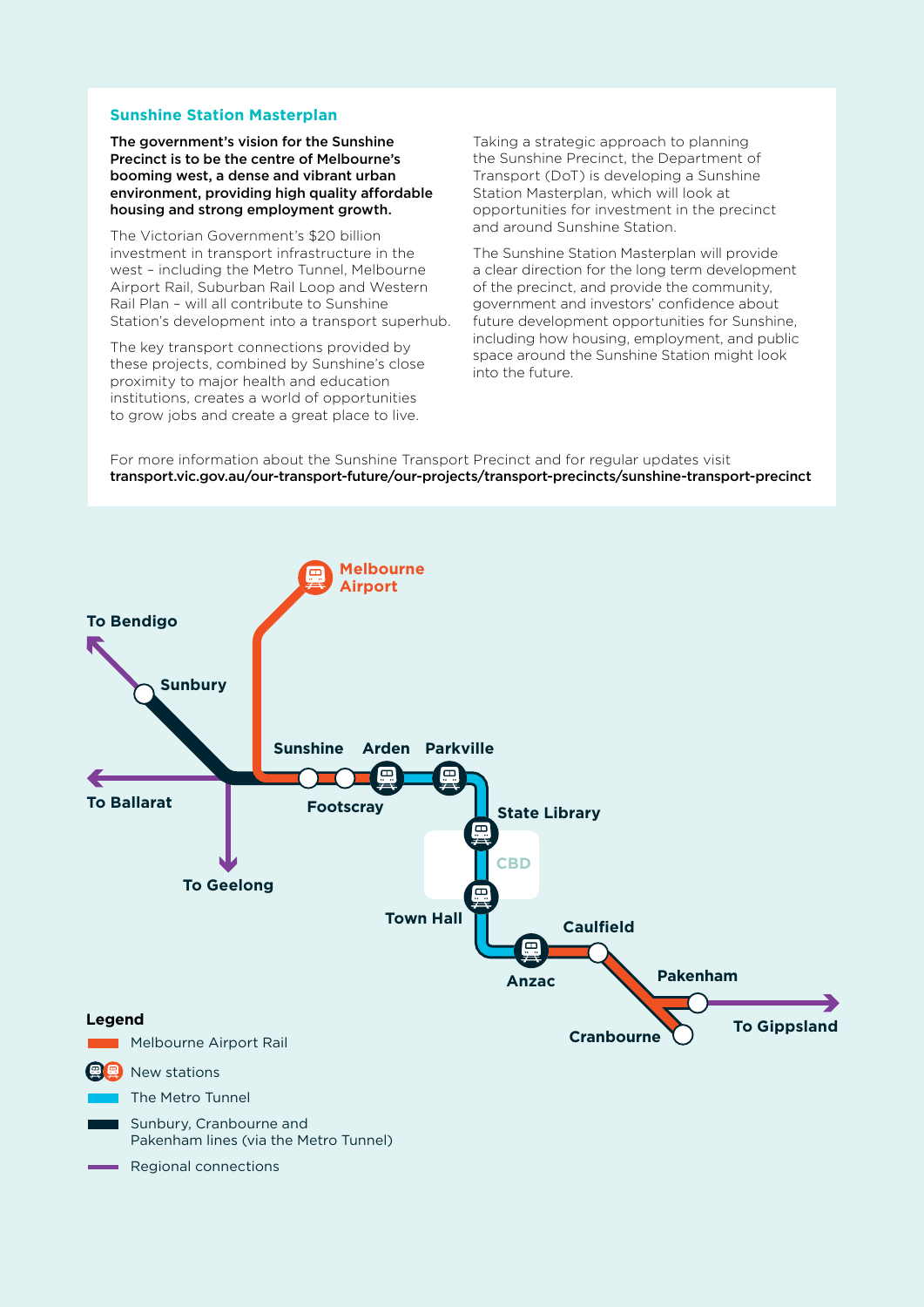

#### **Building the new regional platform**

To build the new regional platform we'll need to make changes at Sunshine Station including replacing the existing pedestrian underpass near City Place and relocating a section of the jet fuel pipeline.

The pipeline needs to be relocated due to the location of the new platform and rail tracks, and expansion of the station precinct.

Construction with other rail projects at Sunshine Station will be coordinated as much as possible, to lessen the disruption to the local community and commuters and get more done over a shorter period of time.

This additional investment into Sunshine Station will see:

- a new dedicated third platform for regional trains, bringing the total number of platforms at the station to five
- new track for regional trains between Matthews Hill Reserve and City Place, Sunshine
- an upgrade to the car park on the western side of the station
- a new, safer pedestrian underpass at the Hampshire Road bridge, replacing the existing underpass
- an extension of the existing station concourse
- landscaping and beautification of the precinct, including near the western car park and City Place shops.

For more information on the new regional platform at Sunshine Station, visit railprojects.vic.gov.au.